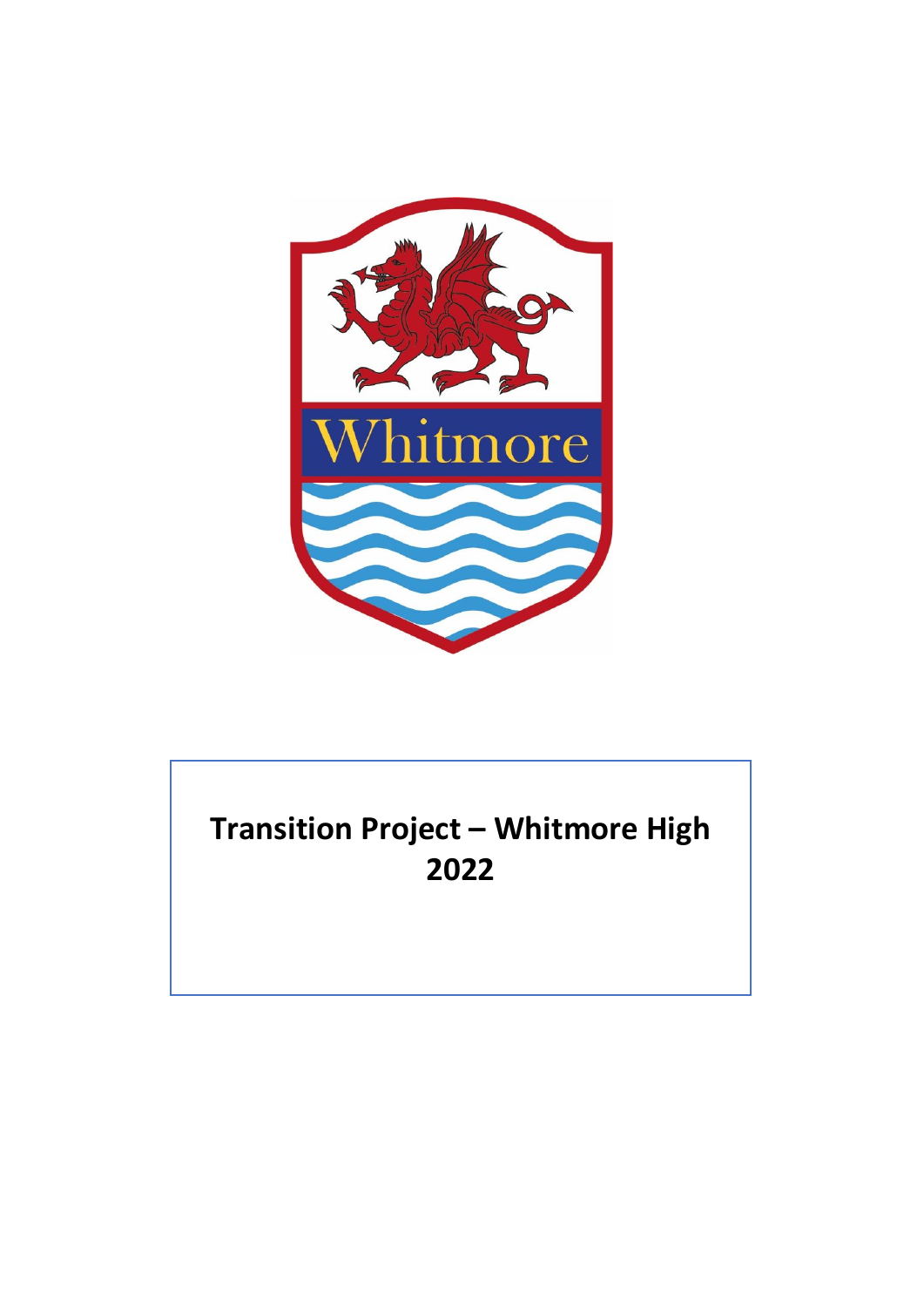## **Transition Project – Whitmore High**

Aim – To work in collaboration across Whitmore High feeder schools to support Year 6 transition.

Schools: Colcot PS Whitmore High High Street PS Barry Islands PS Gladstone PS Romilly All Saints PS Colcot PS Whitmore High

## **Project**

The Vale of Glamorgan Council has released its Climate Change Plan titled, Project Zero. Year 6 teachers to work in collaboration with a lead expert (Coastal Management Manager – Gwyn Nelson) and Whitmore High, to develop a sequence of 'New Curriculum' lessons for Year 6 pupils. The output of the project to be exhibited and celebrated by the children at Whitmore High. Support from A Level pupils.

Element of Project Zero:

| Our challenges are to:                                                                                                                                             | <b>Steps to include:</b>                                                                                                                                                                                                                                                                                          |
|--------------------------------------------------------------------------------------------------------------------------------------------------------------------|-------------------------------------------------------------------------------------------------------------------------------------------------------------------------------------------------------------------------------------------------------------------------------------------------------------------|
| Work with partners to reduce the risk of<br>flooding,<br>coastline<br>manage our<br>and<br>encourage everyone to take a more<br>responsible approach to water use. | Implementing a Flood Risk Management<br>$\bullet$<br>Plan and a Shoreline Management Plan.<br>Ensure Sustainable Urban Drainage<br>$\bullet$<br>measures are delivered.<br>• Promote water efficiency measures in our<br>work and buildings.<br>Encourage the re-use of rainwater where<br>$\bullet$<br>possible. |

Schedule:

- Initial planning meeting with Year 6/7 teachers and Gwyn Nelson Thursday  $10^{th}$ February 1pm-3:30pm **(Whitmore High).**
- Further Meetings arranged to plan lessons according to New Curriculum/4 Purposes – dates to be arranged following initial meeting.